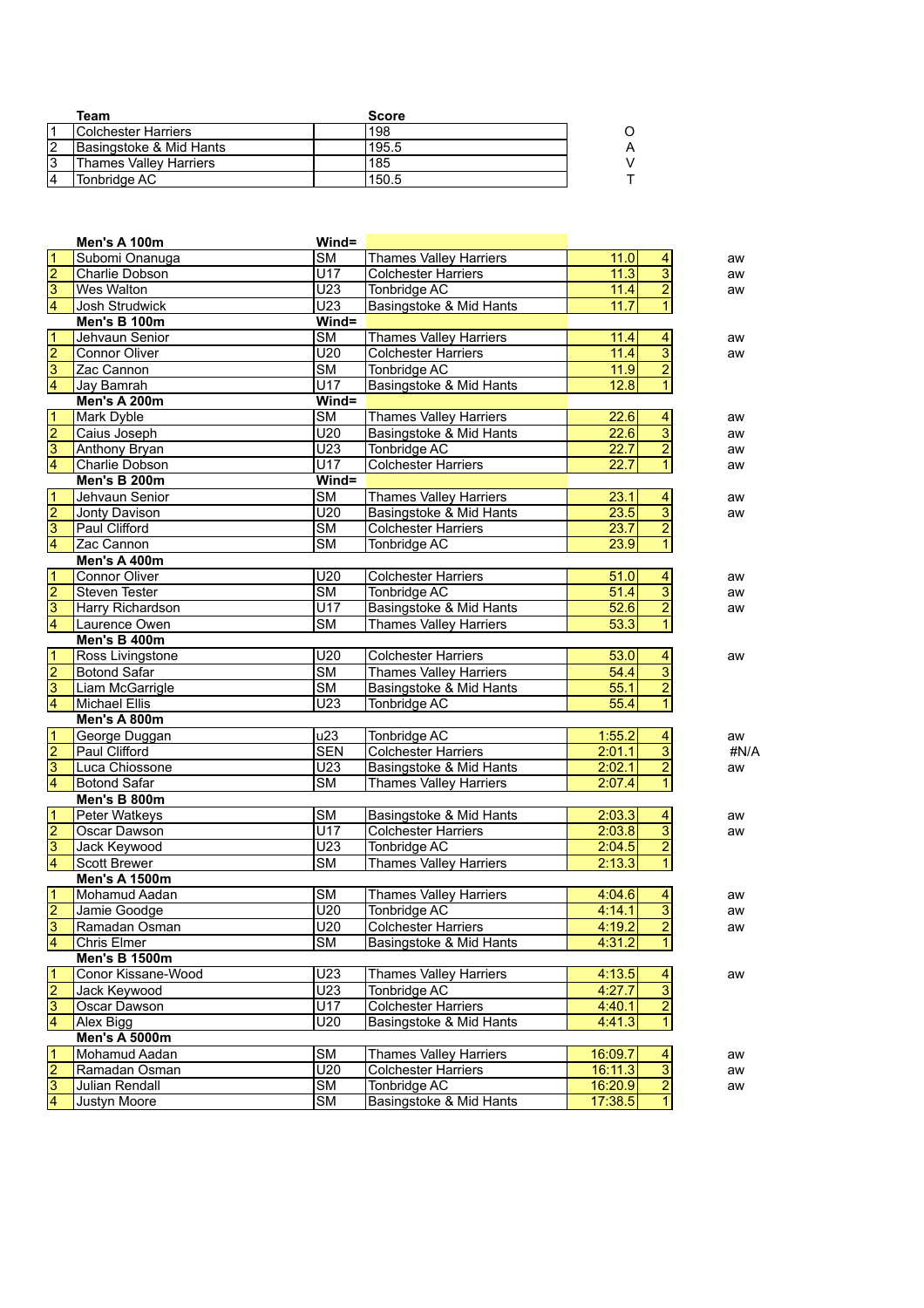|                         | <b>Men's B 5000m</b>       |                        |                               |                   |                           |      |
|-------------------------|----------------------------|------------------------|-------------------------------|-------------------|---------------------------|------|
| 1                       | Dan Bradley                | $\overline{\text{SM}}$ | Tonbridge AC                  | 16:21.6           | $\vert 4 \vert$           | aw   |
| $\overline{2}$          | <b>Christopher Sellens</b> | <b>SEN</b>             | <b>Colchester Harriers</b>    | 16:57.8           | $\overline{3}$            | #N/A |
| 3                       | <b>Steve Norris</b>        | M40                    | <b>Thames Valley Harriers</b> | 17:52.0           | $\overline{2}$            |      |
| 4                       | <b>Ashley Cox</b>          | $\overline{\text{SM}}$ | Basingstoke & Mid Hants       | 18:18.0           | $\overline{1}$            |      |
|                         | Men's A 110mH              | Wind=                  |                               |                   |                           |      |
| 1                       | <b>Matt Rose</b>           | <b>SEN</b>             | <b>Colchester Harriers</b>    | 16.8              | $\overline{4}$            | #N/A |
| $\overline{2}$          | <b>Florian Vogel</b>       | $\overline{\text{SM}}$ | <b>Thames Valley Harriers</b> | 19.8              | $\overline{3}$            |      |
| $\overline{\mathbf{3}}$ | <b>Ben Hazell</b>          | $\overline{\text{SM}}$ | Basingstoke & Mid Hants       | 20.6              | $\overline{2}$            |      |
| 4                       | Richard Christian          | M50                    | Tonbridge AC                  | 21.2              | $\overline{1}$            |      |
|                         | Men's B 110mH              | $Wind =$               |                               |                   |                           |      |
| 1                       | <b>Robert Smith</b>        | <b>SEN</b>             | <b>Colchester Harriers</b>    | 20.7              | $\overline{\mathbf{4}}$   | #N/A |
| $\overline{\mathbf{c}}$ | Joe Flitcroft              | $\overline{\text{SM}}$ | Basingstoke & Mid Hants       | 22.0              | $\overline{3}$            |      |
| $\overline{3}$          | <b>Artur Domingos</b>      | U20                    | <b>Thames Valley Harriers</b> | 24.6              | $\overline{2}$            |      |
| 4                       |                            |                        |                               |                   | $\mathbf{1}$              |      |
|                         | Men's A 400mH              |                        |                               |                   |                           |      |
| 1                       | Jonty Davison              | U20                    | Basingstoke & Mid Hants       | 60.9              | $\overline{4}$            | aw   |
| $\overline{2}$          | <b>Robert Smith</b>        | <b>SEN</b>             | <b>Colchester Harriers</b>    | 64.2              | $\overline{\overline{3}}$ | #N/A |
| 3                       | Michael Ellis              | $\overline{U23}$       | Tonbridge AC                  | 66.4              | $\overline{2}$            |      |
| 4                       | Abdijalil Ali              | $\overline{\text{SM}}$ | <b>Thames Valley Harriers</b> | 69.0              | $\overline{1}$            |      |
|                         | Men's B 400mH              |                        |                               |                   |                           |      |
| 1                       | Matt Rose                  | <b>SEN</b>             | <b>Colchester Harriers</b>    | 62.3              | $\overline{4}$            | #N/A |
| $\overline{2}$          | Joe Flitcroft              | $\overline{\text{SM}}$ | Basingstoke & Mid Hants       | 64.0              | $\overline{3}$            |      |
| $\overline{\mathbf{3}}$ | Simon Fraser               | M40                    | Tonbridge AC                  | 66.0              | $\overline{2}$            |      |
| 4                       | Abdijalil Ali              | $\overline{\text{SM}}$ | <b>Thames Valley Harriers</b> | 74.7              | $\mathbf{1}$              |      |
|                         | Men's A 2000m Steeplechase |                        |                               |                   |                           |      |
| 1                       | James Beeks                | U20                    | Basingstoke & Mid Hants       | 6:27.6            | $\overline{4}$            | aw   |
| $\overline{2}$          | Tom Cox                    | $\overline{\text{SM}}$ | Tonbridge AC                  | 6:38.8            | $\overline{3}$            |      |
| $\overline{3}$          | <b>Benjamin Halls</b>      | U17                    | <b>Colchester Harriers</b>    | 7:25.3            | $\overline{2}$            |      |
| 4                       | Paul Woodgate              | M40                    | <b>Thames Valley Harriers</b> | 8:43.0            | $\overline{1}$            |      |
|                         | Men's B 2000m Steeplechase |                        |                               |                   |                           |      |
| 1                       | <b>Michael Ellis</b>       | u23                    | Tonbridge AC                  | 6:55.9            | $\overline{4}$            |      |
| $\overline{2}$          | Robert Smith               | <b>SEN</b>             | <b>Colchester Harriers</b>    | 7:33.9            | $\overline{3}$            | #N/A |
| $\overline{3}$          | <b>Oliver Thomas</b>       | U20                    | Basingstoke & Mid Hants       | 7:50.9            | $\overline{2}$            |      |
| 4                       | <b>Artur Domingos</b>      | $\overline{U20}$       | <b>Thames Valley Harriers</b> | 11:13.4           | $\overline{1}$            |      |
|                         | Men's A High Jump          |                        |                               |                   |                           |      |
| $\mathbf{1}$            | Ryan Bonifas               | $\overline{\text{SM}}$ | Basingstoke & Mid Hants       | 2.00              | $\overline{\mathbf{4}}$   | aw   |
| $\overline{2}$          | Michael Adekunle           | $\overline{U23}$       | <b>Thames Valley Harriers</b> | 1.90              | $\overline{3}$            | aw   |
| $\overline{3}$          | <b>Harry Kendall</b>       | U23                    | Tonbridge AC                  | 1.80              | $\overline{2}$            | aw   |
| 4                       | <b>Matt Rose</b>           | <b>SEN</b>             | <b>Colchester Harriers</b>    | 1.55              | $\overline{1}$            | #N/A |
|                         | Men's B High Jump          |                        |                               |                   |                           |      |
| $\overline{1}$          | Toni Ademuwagun            | U17                    | Thames Valley Harriers        | 1.85              | 4                         | aw   |
| $\overline{2}$          | Caius Joseph               | U20                    | Basingstoke & Mid Hants       | 1.70              | $\overline{3}$            | aw   |
| $\overline{3}$          | <b>Martyn Ormerod</b>      | $\overline{\text{SM}}$ | Tonbridge AC                  | 1.65              | $\overline{2}$            |      |
| 4                       | Paul Clifford              | <b>SEN</b>             | <b>Colchester Harriers</b>    | 1.50              | $\mathbf{1}$              | #N/A |
|                         | <b>Men's A Pole Vault</b>  |                        |                               |                   |                           |      |
| $\vert$ 1               | Ben Hazell                 | $\overline{\text{SM}}$ | Basingstoke & Mid Hants       | $\overline{3.70}$ | $\overline{a}$            | aw   |
| $\overline{c}$          | Stanislav Vilga            | $\overline{\text{SM}}$ | <b>Thames Valley Harriers</b> | 3.50              | $\overline{3}$            | aw   |
| 3                       | <b>Barnie Skinner</b>      | U20                    | Tonbridge AC                  | 3.30              | $\overline{2}$            | aw   |
| 4                       | Matt Rose                  | <b>SEN</b>             | <b>Colchester Harriers</b>    | 2.70              | $\overline{1}$            | #N/A |
|                         | <b>Men's B Pole Vault</b>  |                        |                               |                   |                           |      |
| $\overline{1}$          | Caius Joseph               | U20                    | Basingstoke & Mid Hants       | 3.10              | $\overline{4}$            | aw   |
| $\overline{2}$          | Martyn Ormerod             | $\overline{\text{SM}}$ | Tonbridge AC                  | 2.50              | $\overline{3}$            |      |
| 3                       | Michael Adekunle           | <b>SM</b>              | <b>Thames Valley Harriers</b> | 2.30              | $\overline{2}$            |      |
| 4                       |                            |                        |                               |                   | $\overline{1}$            |      |
|                         | <b>Men's A Long Jump</b>   |                        |                               |                   |                           | Wind |
| 1                       | Harry Kendall              | U23                    | Tonbridge AC                  | 6.57              | $\overline{\mathbf{4}}$   | aw   |
| $\overline{2}$          | Ryan Bonifas               | $\overline{\text{SM}}$ | Basingstoke & Mid Hants       | 6.31              | $\overline{3}$            | aw   |
| 3                       | Mark Dyble                 | $\overline{\text{SM}}$ | <b>Thames Valley Harriers</b> | 5.96              | $\overline{2}$            | aw   |
| 4                       | Matt Rose                  | SM                     | <b>Colchester Harriers</b>    | 5.79              | $\overline{1}$            |      |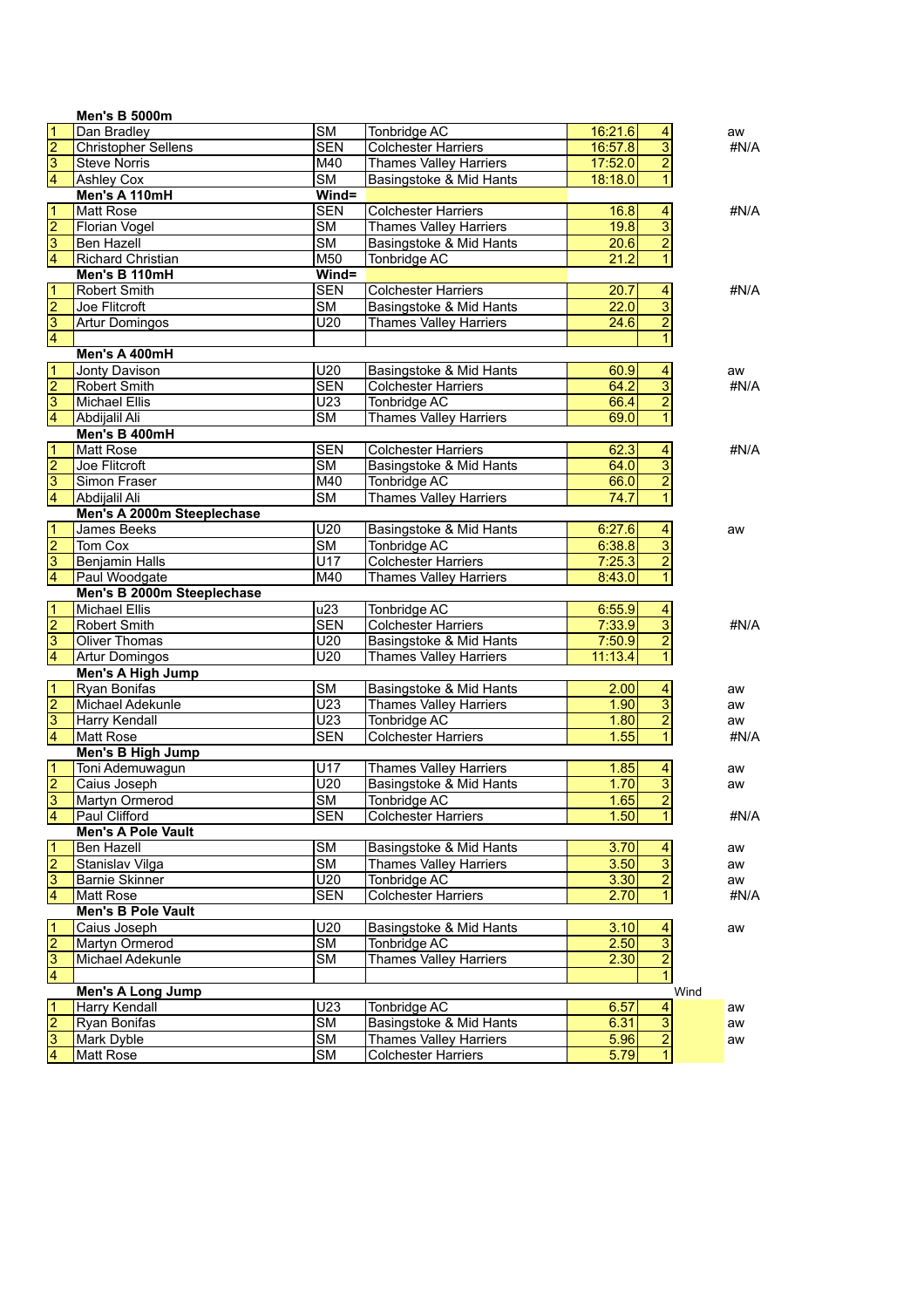|                                           | <b>Men's B Long Jump</b>      |                        |                               |        |                         | Wind |
|-------------------------------------------|-------------------------------|------------------------|-------------------------------|--------|-------------------------|------|
| $\frac{1}{2}$ $\frac{1}{3}$               | Zachary Skinner               | U20                    | Tonbridge AC                  | 6.24   | $\overline{\mathbf{r}}$ | aw   |
|                                           | Caius Joseph                  | $\overline{U20}$       | Basingstoke & Mid Hants       | 6.03   | $\overline{3}$          | aw   |
|                                           | Odell Okwuosa                 | U20                    | <b>Thames Valley Harriers</b> | 5.90   | $\overline{2}$          | aw   |
|                                           | Charlie Dobson                | U17                    | <b>Colchester Harriers</b>    | 5.54   | $\overline{1}$          | aw   |
|                                           | <b>Men's A Triple Jump</b>    |                        |                               |        |                         | Wind |
| $\frac{1}{2}$ $\frac{2}{3}$ $\frac{1}{4}$ | Ryan Bonifas                  | $\overline{\text{SM}}$ | Basingstoke & Mid Hants       | 12.78  | $\overline{\mathbf{4}}$ | aw   |
|                                           | Odell Okwuosa                 | $\overline{U20}$       | <b>Thames Valley Harriers</b> | 12.73  | $\frac{1}{2}$           | aw   |
|                                           | <b>Matt Rose</b>              | <b>SEN</b>             | <b>Colchester Harriers</b>    | 11.97  |                         | #N/A |
|                                           | <b>Barnie Skinner</b>         | U20                    | Tonbridge AC                  | 11.23  | $\overline{1}$          |      |
|                                           | <b>Men's B Triple Jump</b>    |                        |                               |        |                         | Wind |
| $\frac{1}{2}$ $\frac{2}{3}$ $\frac{1}{4}$ | Ben Hazell                    | $\overline{\text{SM}}$ | Basingstoke & Mid Hants       | 12.55  | $\overline{4}$          | aw   |
|                                           | Toni Ademuwagun               | U17                    | Thames Valley Harriers        | 10.76  | $\frac{1}{2}$           |      |
|                                           | Oscar Dawson                  | $\overline{U17}$       | <b>Colchester Harriers</b>    | 9.71   |                         |      |
|                                           | Richard Christian             | M50                    | <b>Tonbridge AC</b>           | 8.90   | $\overline{1}$          |      |
|                                           | <b>Men's A Shot Putt</b>      |                        |                               |        |                         |      |
| $\frac{1}{2}$ $\frac{2}{3}$ $\frac{3}{4}$ | Rafer Joseph                  | M45                    | Basingstoke & Mid Hants       | 12.27  | 4                       | aw   |
|                                           | Lewis Church                  | $\overline{U23}$       | Tonbridge AC                  | 11.40  | $\overline{3}$          | aw   |
|                                           | Alistair Mortimore            | M40                    | <b>Thames Valley Harriers</b> | 11.39  | $\overline{2}$          | aw   |
|                                           | <b>Robert Earle</b>           | $\overline{V55}$       | <b>Colchester Harriers</b>    | 11.38  | $\overline{1}$          | #N/A |
|                                           | <b>Men's B Shot Putt</b>      |                        |                               |        |                         |      |
| $\frac{1}{2}$ $\frac{2}{3}$ $\frac{1}{4}$ | <b>Ben Hazell</b>             | $\overline{\text{SM}}$ | Basingstoke & Mid Hants       | 11.77  | $\overline{4}$          | aw   |
|                                           | <b>Florian Vogel</b>          | $\overline{\text{SM}}$ | <b>Thames Valley Harriers</b> | 10.16  | $\frac{3}{2}$           | aw   |
|                                           | Paul Clifford                 | $\overline{\text{SM}}$ | <b>Colchester Harriers</b>    | 8.04   |                         |      |
|                                           |                               |                        |                               |        | $\overline{1}$          |      |
|                                           | <b>Men's A Discus</b>         |                        |                               |        |                         |      |
| $\frac{1}{2}$ $\frac{2}{3}$ $\frac{1}{4}$ | Rafer Joseph                  | M45                    | Basingstoke & Mid Hants       | 43.23  | $\overline{\mathbf{4}}$ | aw   |
|                                           | <b>Robert Earle</b>           | $\overline{V55}$       | <b>Colchester Harriers</b>    | 38.62  | $\overline{3}$          | #N/A |
|                                           | Lewis Church                  | U <sub>23</sub>        | Tonbridge AC                  | 37.03  | $\overline{2}$          | aw   |
|                                           | Alistair Mortimore            | M40                    | <b>Thames Valley Harriers</b> | 34.02  | $\overline{1}$          | aw   |
|                                           | <b>Men's B Discus</b>         |                        |                               |        |                         |      |
|                                           | Ben Hazell                    | $\overline{\text{SM}}$ | Basingstoke & Mid Hants       | 40.49  | 4                       | aw   |
|                                           | Harry Kendall                 | $\overline{U23}$       | Tonbridge AC                  | 32.17  |                         | aw   |
| $\frac{1}{2}$ $\frac{2}{3}$ $\frac{1}{4}$ | James Hamblin                 | U <sub>23</sub>        | <b>Colchester Harriers</b>    | 24.08  | $\frac{3}{2}$           |      |
|                                           | <b>Florian Vogel</b>          | $\overline{\text{SM}}$ | <b>Thames Valley Harriers</b> | 20.44  | $\overline{1}$          |      |
|                                           | <b>Men's A Hammer</b>         |                        |                               |        |                         |      |
| $\frac{1}{2}$ $\frac{2}{3}$ $\frac{1}{4}$ | James Hamblin                 | U <sub>23</sub>        | <b>Colchester Harriers</b>    | 54.38  | $\overline{\mathbf{4}}$ | aw   |
|                                           | Rafer Joseph                  | M45                    | Basingstoke & Mid Hants       | 41.78  | $\overline{3}$          | aw   |
|                                           | Alistair Mortimore            | M40                    | <b>Thames Valley Harriers</b> | 33.28  | $\overline{2}$          | aw   |
|                                           | Lewis Church                  | U <sub>23</sub>        | Tonbridge AC                  | 26.82  | $\overline{1}$          | aw   |
|                                           | <b>Men's B Hammer</b>         |                        |                               |        |                         |      |
| $\frac{1}{2}$ $\frac{2}{3}$               | <b>Robert Earle</b>           | $\overline{V55}$       | <b>Colchester Harriers</b>    | 50.25  | 4                       | #N/A |
|                                           | Joe Flitcroft                 | $\overline{\text{SM}}$ | Basingstoke & Mid Hants       | 41.32  | 3                       | aw   |
|                                           | Martyn Ormerod                | $\overline{\text{SM}}$ | <b>Tonbridge AC</b>           | 16.57  | $\overline{2}$          |      |
| $\overline{4}$                            | Marsin Sesay                  | U20                    | <b>Thames Valley Harriers</b> | 15.66  | 1                       |      |
|                                           | Men's A Javelin               |                        |                               |        |                         |      |
| $\frac{1}{2}$ $\frac{2}{3}$ $\frac{1}{4}$ | Ben Hazell                    | $\overline{\text{SM}}$ | Basingstoke & Mid Hants       | 51.21  | $\frac{4}{3}$           | aw   |
|                                           | Paul Cooper                   | sen                    | <b>Colchester Harriers</b>    | 49.78  |                         | #N/A |
|                                           | Harry Kendall                 | U <sub>23</sub>        | Tonbridge AC                  | 47.75  | $\overline{2}$          | aw   |
|                                           | <b>Florian Vogel</b>          | $\overline{\text{SM}}$ | <b>Thames Valley Harriers</b> | 39.08  | $\mathbf{1}$            | aw   |
|                                           | Men's B Javelin               |                        |                               |        |                         |      |
|                                           | Ryan Bonifas                  | $\overline{\text{SM}}$ | Basingstoke & Mid Hants       | 43.38  | $\overline{4}$          | aw   |
|                                           | Martyn Ormerod                | $\overline{\text{SM}}$ | <b>Tonbridge AC</b>           | 41.41  | $\overline{3}$          | aw   |
| $\frac{1}{2}$ $\frac{2}{3}$ $\frac{1}{4}$ | Alistair Mortimore            | M40                    | <b>Thames Valley Harriers</b> | 35.22  | $\overline{2}$          |      |
|                                           | James Hamblin                 | U <sub>23</sub>        | <b>Colchester Harriers</b>    | 31.32  | $\overline{1}$          |      |
|                                           | Men's 4x100m                  |                        |                               |        |                         |      |
| $\frac{1}{2}$ $\frac{2}{3}$ $\frac{1}{4}$ | <b>Thames Valley Harriers</b> | <b>SM</b>              |                               | 43.2   | 4                       | aw   |
|                                           | <b>Colchester Harriers</b>    | $\overline{\text{SM}}$ |                               | 45.6   | $\overline{3}$          |      |
|                                           | Basingstoke & Mid Hants       | $\overline{\text{SM}}$ |                               | 45.9   | $\frac{2}{1}$           |      |
|                                           |                               |                        |                               |        |                         |      |
|                                           | Men's 4x400m                  |                        |                               |        |                         |      |
|                                           | Basingstoke & Mid Hants       | $\overline{\text{SM}}$ |                               | 3:30.2 | 4                       |      |
|                                           | Tonbridge AC                  | $\overline{\text{SM}}$ |                               | 3:31.6 | $\overline{3}$          |      |
| $\frac{1}{2}$ $\frac{2}{3}$ $\frac{1}{4}$ | <b>Colchester Harriers</b>    | <b>SM</b>              |                               | 3:32.2 | $\overline{2}$          |      |
|                                           | Thames Valley Harriers        | $\overline{\text{SM}}$ |                               | 3:36.4 | $\overline{1}$          |      |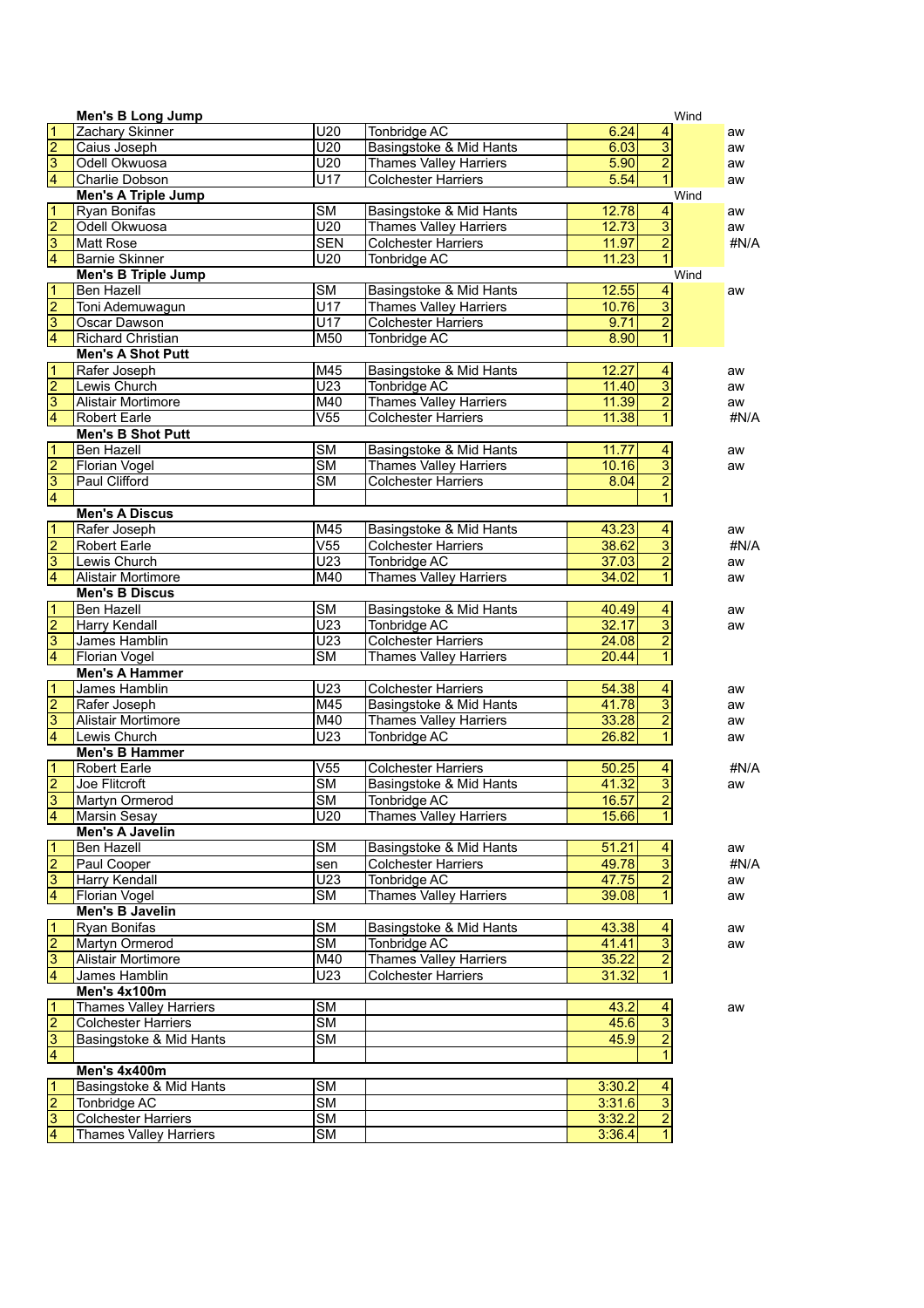|                                           | Women's A 100m          | $Wind =$               |                                            |         |                           |    |
|-------------------------------------------|-------------------------|------------------------|--------------------------------------------|---------|---------------------------|----|
|                                           | Mair Edwards            | U17                    | Basingstoke & Mid Hants                    | 12.3    | 4                         | aw |
| $\frac{1}{2}$ $\frac{3}{4}$               | Rebecca Jeggo           | $\overline{U17}$       | <b>Colchester Harriers</b>                 | 12.3    | $\overline{\overline{3}}$ | aw |
|                                           | Hannah Hall             | U17                    | <b>Thames Valley Harriers</b>              | 12.5    | $\overline{2}$            | aw |
|                                           | Simone Baxter           | U23                    | Tonbridge AC                               | 13.6    | $\mathbf{1}$              |    |
|                                           | Women's B 100m          | Wind=                  |                                            |         |                           |    |
|                                           | <b>Tayla Benson</b>     | U <sub>23</sub>        | <b>Thames Valley Harriers</b>              | 13.2    | $\overline{4}$            | aw |
|                                           | <b>Isabel Sawyer</b>    | U20                    | <b>Colchester Harriers</b>                 | 14.4    | $\overline{3}$            |    |
|                                           | <b>Ann Flitcroft</b>    | U20                    | Basingstoke & Mid Hants                    | 14.9    | $\overline{2}$            |    |
| $\frac{1}{2}$ $\frac{2}{3}$ $\frac{1}{4}$ |                         |                        |                                            |         | $\mathbf{1}$              |    |
|                                           | Women's A 200m          | Wind=                  |                                            |         |                           |    |
|                                           | Rebecca Jeggo           | U17                    | <b>Colchester Harriers</b>                 | 25.2    | 4                         | aw |
| $\frac{1}{2}$ $\frac{2}{3}$ $\frac{3}{4}$ | Hannah Hall             | $\overline{U17}$       | <b>Thames Valley Harriers</b>              | 25.3    | $\overline{3}$            | aw |
|                                           | <b>Emily Cornwall</b>   | U17                    | Basingstoke & Mid Hants                    | 27.8    | $\overline{2}$            |    |
|                                           |                         |                        |                                            |         | $\mathbf{1}$              |    |
|                                           | Women's B 200m          | Wind=                  |                                            |         |                           |    |
|                                           | <b>Heather Rose</b>     | $\overline{\text{SW}}$ | <b>Colchester Harriers</b>                 | 26.7    | $\overline{4}$            | aw |
| $\frac{1}{2}$ $\frac{2}{3}$ $\frac{3}{4}$ | <b>Sherique Ruddock</b> | U20                    | <b>Thames Valley Harriers</b>              | 27.5    | $\overline{\overline{3}}$ |    |
|                                           |                         | $\overline{\text{SW}}$ |                                            |         | $\overline{2}$            |    |
|                                           | Rebecca Sleap           |                        | Basingstoke & Mid Hants                    | 31.2    | $\mathbf{1}$              |    |
|                                           |                         |                        |                                            |         |                           |    |
|                                           | Women's A 400m          |                        |                                            |         |                           |    |
|                                           | Rebecca O'Hara          | U20                    | Tonbridge AC                               | 58.3    | 4                         | aw |
|                                           | Lydia Sommers           | U17                    | Basingstoke & Mid Hants                    | 61.9    | $\overline{3}$            | aw |
| $\frac{1}{2}$ $\frac{1}{4}$               | Sarada Nag              | $\overline{\text{sw}}$ | <b>Thames Valley Harriers</b>              | 62.9    | $\overline{2}$            | aw |
|                                           | Helen Bloomfield        | W35                    | <b>Colchester Harriers</b>                 | 66.6    | $\mathbf{1}$              |    |
|                                           | Women's B 400m          |                        |                                            |         |                           |    |
| $\frac{1}{2}$ $\frac{2}{3}$               | <b>Stacey Eyers</b>     | SW                     | <b>Colchester Harriers</b>                 | 63.4    | 4                         | aw |
|                                           | <b>Emily Cornwall</b>   | U17                    | Basingstoke & Mid Hants                    | 65.4    | $\overline{3}$            |    |
|                                           | Lara Scerri             | $\overline{\text{SW}}$ | <b>Thames Valley Harriers</b>              | 65.9    | $\overline{2}$            |    |
|                                           | Emilia Hope             | U20                    | Tonbridge AC                               | 70.8    | $\mathbf{1}$              |    |
|                                           | Women's A 800m          |                        |                                            |         |                           |    |
| $\frac{1}{2}$ $\frac{2}{3}$               | Hannah Czarnowski       | U20                    | Tonbridge AC                               | 2:21.6  | 4                         | aw |
|                                           | <b>Stacey Eyers</b>     | $\overline{\text{SW}}$ | <b>Colchester Harriers</b>                 | 2:21.8  | $\overline{3}$            | aw |
|                                           | Rebecca Poole           | U17                    | Basingstoke & Mid Hants                    | 2:27.0  | $\overline{2}$            | aw |
|                                           | Lara Scerri             | $\overline{\text{SW}}$ | Thames Valley Harriers                     | 2:27.3  | $\overline{1}$            |    |
|                                           | Women's B 800m          |                        |                                            |         |                           |    |
|                                           | Rebecca Sleap           | $\overline{\text{SW}}$ | Basingstoke & Mid Hants                    | 2:27.6  | 4                         |    |
|                                           | <b>Beth Francis</b>     | U20                    | <b>Colchester Harriers</b>                 | 2:36.5  | $\overline{3}$            |    |
|                                           | Emilia Hope             | U20                    | Tonbridge AC                               | 2:39.8  | $\overline{\mathbf{c}}$   |    |
| $\frac{1}{2}$ $\frac{2}{3}$ $\frac{1}{4}$ | Diana Kennedy           | W45                    | <b>Thames Valley Harriers</b>              | 2:53.0  | $\mathbf{1}$              |    |
|                                           | Women's A 1500m         |                        |                                            |         |                           |    |
|                                           | Sarah Johnson           | SW                     | <b>Thames Valley Harriers</b>              | 4:55.3  | 4                         | aw |
| $\frac{1}{2}$ $\frac{1}{3}$               | Maddie Deadman          | U17                    | Basingstoke & Mid Hants                    | 4:55.9  | $\overline{3}$            | aw |
|                                           | Kirandeep Marsh         | U20                    | <b>Tonbridge AC</b>                        | 5:14.6  | $\overline{2}$            |    |
| $\overline{4}$                            | Emma Livingstone        | U17                    | <b>Colchester Harriers</b>                 | 5:18.3  | 1                         |    |
|                                           | Women's B 1500m         |                        |                                            |         |                           |    |
|                                           | Melissa Berry           | U20                    |                                            | 5:19.1  | 4                         |    |
| $\frac{1}{2}$ $\frac{2}{3}$ $\frac{3}{4}$ | Helen Bloomfield        | W35                    | Tonbridge AC<br><b>Colchester Harriers</b> | 5:42.8  | $\overline{3}$            |    |
|                                           |                         | W40                    | Basingstoke & Mid Hants                    |         |                           |    |
|                                           | Linda van der Wel       |                        |                                            | 5:50.8  | $\overline{2}$            |    |
|                                           | Siana Jones             | SW                     | Thames Valley Harriers                     | 6:02.5  | $\mathbf{1}$              |    |
|                                           | Women's A 3000m         |                        |                                            |         |                           |    |
| $\frac{1}{2}$ $\frac{2}{3}$               | Sarah Johnson           | $\overline{\text{SW}}$ | <b>Thames Valley Harriers</b>              | 10:11.5 | $\overline{4}$            | aw |
|                                           | Sarah Stradling         | W40                    | <b>Colchester Harriers</b>                 | 10:46.7 | $\overline{3}$            | aw |
|                                           | <b>Charlotte Earl</b>   | SW                     | Basingstoke & Mid Hants                    | 11:37.0 | $\overline{2}$            |    |
|                                           | Holly Gordon            | u17                    | Tonbridge AC                               | 12:05.2 | $\overline{1}$            |    |
|                                           | Women's B 3000m         |                        |                                            |         |                           |    |
|                                           | Linda van der Wel       | W40                    | Basingstoke & Mid Hants                    | 12:02.4 | 4                         |    |
| $\frac{1}{2}$ $\frac{2}{3}$ $\frac{1}{4}$ | Siana Jones             | $\overline{\text{SW}}$ | <b>Thames Valley Harriers</b>              | 12:34.4 | $\overline{3}$            |    |
|                                           | Emma Avis               | W <sub>45</sub>        | <b>Tonbridge AC</b>                        | 14:58.5 | $\overline{2}$            |    |
|                                           |                         |                        |                                            |         | $\overline{1}$            |    |
|                                           | Women's A 100mH         | Wind=                  |                                            |         |                           |    |
|                                           | Tayla Benson            | U23                    | <b>Thames Valley Harriers</b>              | 15.8    | $\overline{4}$            | aw |
|                                           | Catherine Holdsworth    | SW                     | Colchester Harriers                        | 16.4    | $\overline{3}$            | aw |
|                                           | Simone Baxter           | U23                    | Tonbridge AC                               | 17.0    | $\overline{2}$            | aw |
| $\frac{1}{2}$ $\frac{2}{3}$               | Becky Wilson            | W40                    | Basingstoke & Mid Hants                    | 20.2    | $\overline{1}$            |    |
|                                           |                         |                        |                                            |         |                           |    |

L.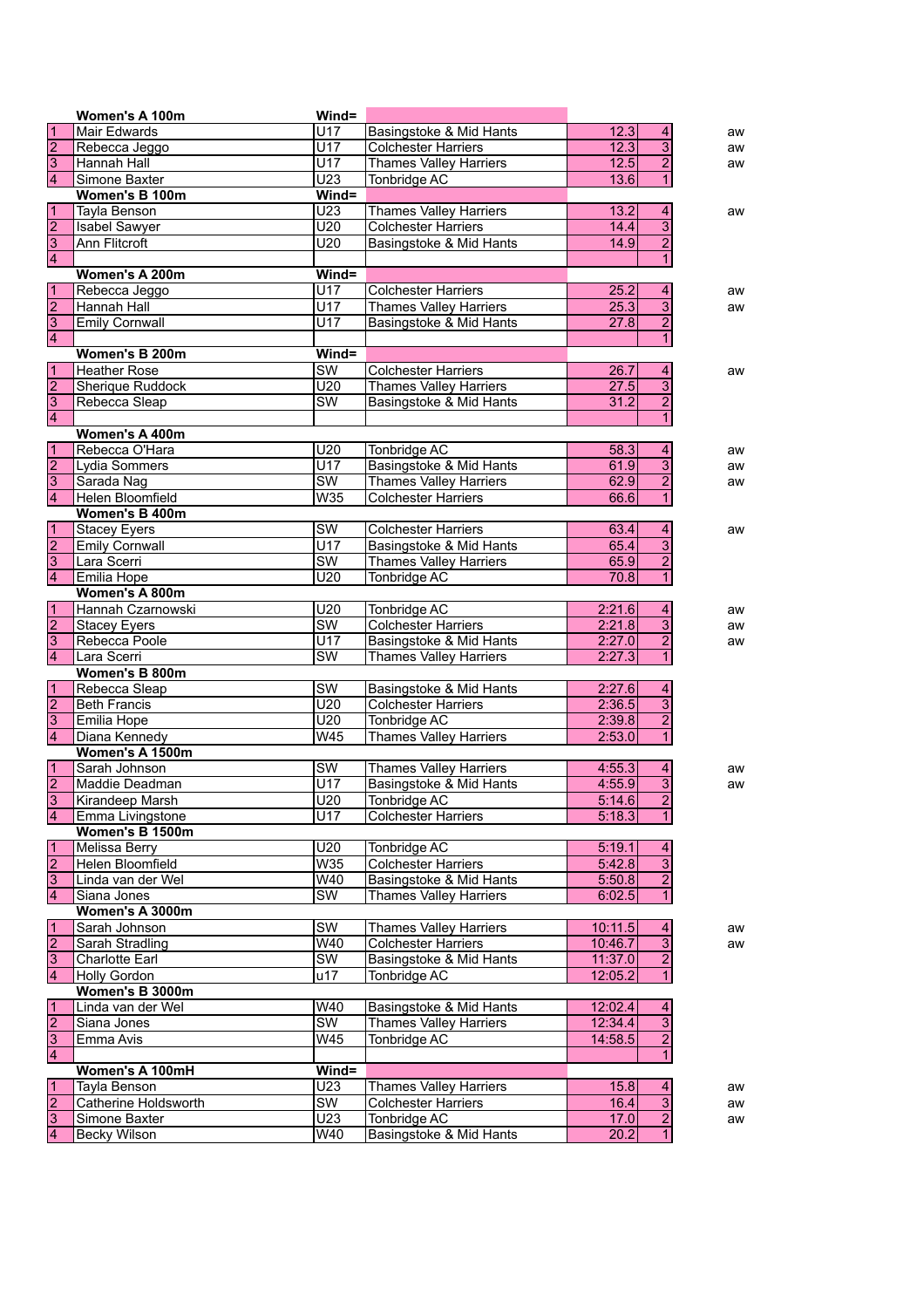|                                           | Women's B 100mH              | Wind=                                     |                               |         |                           |      |
|-------------------------------------------|------------------------------|-------------------------------------------|-------------------------------|---------|---------------------------|------|
|                                           | Angela Barrett               | $\overline{\text{SW}}$                    | <b>Thames Valley Harriers</b> | 15.9    | 4                         | aw   |
|                                           | Nicola Martell-Smith         | $\overline{\text{sw}}$                    | <b>Colchester Harriers</b>    | 15.9    | $\overline{3}$            | aw   |
| $\frac{1}{2}$ $\frac{1}{3}$               | Joanne Ware                  | U20                                       | Tonbridge AC                  | 16.2    | $\overline{2}$            | aw   |
|                                           | Rebecca Poole                | U17                                       | Basingstoke & Mid Hants       | 25.2    | $\overline{1}$            |      |
|                                           | Women's A 400mH              |                                           |                               |         |                           |      |
| $\frac{1}{2}$ $\frac{2}{3}$               | <b>Heather Rose</b>          | $\overline{\text{SW}}$                    | <b>Colchester Harriers</b>    | 68.0    | 4                         | aw   |
|                                           | <b>Emily Cornwall</b>        | $\overline{U17}$                          | Basingstoke & Mid Hants       | 72.6    | $\overline{3}$            | aw   |
|                                           | Tayla Benson                 | U <sub>23</sub>                           | <b>Thames Valley Harriers</b> | 72.9    | $\overline{2}$            | aw   |
|                                           | Simone Baxter                | $\overline{U23}$                          | <b>Tonbridge AC</b>           | 77.3    | $\overline{1}$            |      |
|                                           | Women's B 400mH              |                                           |                               |         |                           |      |
|                                           | Nicola Martell-Smith         | $\overline{\text{SW}}$                    | <b>Colchester Harriers</b>    | 69.6    | 4                         | aw   |
|                                           | <b>Becky Wilson</b>          | W40                                       | Basingstoke & Mid Hants       | 76.8    | $\overline{3}$            | aw   |
| $\frac{1}{2}$ $\frac{2}{3}$ $\frac{3}{4}$ | Diana Kennedy                | W45                                       | <b>Thames Valley Harriers</b> | 96.9    | $\overline{2}$            |      |
|                                           |                              |                                           |                               |         | $\mathbf{1}$              |      |
|                                           | Women's A 2000m Steeplechase |                                           |                               |         |                           |      |
|                                           | Rebecca Poole                | U17                                       | Basingstoke & Mid Hants       | 7:55.9  | $\overline{4}$            | aw   |
|                                           | Emilia Hope                  | $\overline{U20}$                          | <b>Tonbridge AC</b>           | 8:25.8  | $\overline{3}$            | aw   |
|                                           | <b>Beth Harris</b>           | U20                                       | <b>Colchester Harriers</b>    | 8:53.9  | $\overline{2}$            | aw   |
| $\frac{1}{2}$ $\frac{2}{3}$ $\frac{3}{4}$ |                              |                                           |                               |         | $\mathbf{1}$              |      |
|                                           | Women's B 2000m Steeplechase |                                           |                               |         |                           |      |
|                                           | Rebecca Sleap                | $\overline{\text{SW}}$                    | Basingstoke & Mid Hants       | 8:17.3  | 4                         | aw   |
| $\frac{1}{2}$ $\frac{1}{3}$ $\frac{1}{4}$ | <b>Melissa Berry</b>         | $\overline{U20}$                          | <b>Tonbridge AC</b>           | 8:39.8  | $\overline{3}$            | aw   |
|                                           | Kathryn Hart                 | U20                                       | <b>Colchester Harriers</b>    | 10:07.1 | $\overline{2}$            |      |
|                                           |                              |                                           |                               |         | $\mathbf{1}$              |      |
|                                           |                              |                                           |                               |         |                           |      |
|                                           | <b>Women's A High Jump</b>   |                                           |                               |         |                           |      |
| $\frac{1}{2}$ $\frac{2}{3}$               | Philippa Rogan               | U <sub>23</sub><br>$\overline{\text{SW}}$ | <b>Thames Valley Harriers</b> | 1.70    | 4<br>$\overline{3}$       | aw   |
|                                           | Nicola Martell-Smith         |                                           | <b>Colchester Harriers</b>    | 1.55    |                           | aw   |
|                                           | Mair Edwards                 | U17                                       | Basingstoke & Mid Hants       | 1.45    | 1.5                       | aw   |
|                                           | <b>Ellie Ribbits</b>         | U20                                       | Tonbridge AC                  | 1.45    | 1.5                       |      |
|                                           | <b>Women's B High Jump</b>   |                                           |                               |         |                           |      |
| $\frac{1}{2}$ $\frac{2}{3}$ $\frac{3}{4}$ | Angela Barrett               | $\overline{\text{SW}}$                    | <b>Thames Valley Harriers</b> | 1.50    | 4                         | aw   |
|                                           | Jessica Francis              | U23                                       | <b>Colchester Harriers</b>    | 1.35    | $\overline{3}$            |      |
|                                           | Maddie Deadman               | U17                                       | Basingstoke & Mid Hants       | 1.30    | $\overline{2}$            |      |
|                                           |                              |                                           |                               |         | $\overline{1}$            |      |
|                                           | <b>Women's A Pole Vault</b>  |                                           |                               |         |                           |      |
|                                           | Una Laqeretabua              | U20                                       | Tonbridge AC                  | 2.80    | 4                         | aw   |
|                                           | Millie Belbin                | U17                                       | <b>Colchester Harriers</b>    | 2.00    | $\overline{\overline{3}}$ |      |
| $\frac{1}{2}$ $\frac{2}{3}$ $\frac{3}{4}$ | Becky Wilson                 | W40                                       | Basingstoke & Mid Hants       | 1.80    | $\overline{2}$            |      |
|                                           |                              |                                           |                               |         | $\mathbf{1}$              |      |
|                                           | <b>Women's B Pole Vault</b>  |                                           |                               |         |                           |      |
|                                           | Jessica Francis              | U23                                       | <b>Colchester Harriers</b>    | 1.15    | 4                         |      |
| $\frac{1}{2}$                             |                              |                                           |                               |         | $\overline{3}$            |      |
|                                           |                              |                                           |                               |         | $\overline{2}$            |      |
| $\overline{4}$                            |                              |                                           |                               |         | $\overline{1}$            |      |
|                                           | <b>Women's A Long Jump</b>   |                                           |                               |         |                           | Wind |
| $\frac{1}{2}$ $\frac{2}{3}$               | Angela Barrett               | $\overline{\text{SW}}$                    | <b>Thames Valley Harriers</b> | 5.67    | $\overline{a}$            | aw   |
|                                           | Kierra Barker                | U20                                       | Basingstoke & Mid Hants       | 5.65    | $\overline{3}$            | aw   |
|                                           | Joanne Ware                  | U20                                       | Tonbridge AC                  | 5.30    | $\overline{2}$            | aw   |
|                                           | Helen Bloomfield             | W35                                       | <b>Colchester Harriers</b>    | 4.71    | 1                         | aw   |
|                                           | <b>Women's B Long Jump</b>   |                                           |                               |         |                           | Wind |
|                                           | Lydia Sommers                | U17                                       | Basingstoke & Mid Hants       | 5.14    | $\overline{\mathbf{4}}$   | aw   |
|                                           | Lia Stephenson               | U <sub>23</sub>                           | Thames Valley Harriers        | 4.89    | $\overline{3}$            | aw   |
|                                           | Isabel Sawyer                | U20                                       | <b>Colchester Harriers</b>    | 4.26    | $\overline{2}$            |      |
| $\frac{1}{2}$ $\frac{1}{3}$               | <b>Ellie Ribbits</b>         | U20                                       | Tonbridge AC                  | 4.08    | $\overline{1}$            |      |
|                                           | <b>Women's A Triple Jump</b> |                                           |                               |         |                           | Wind |
|                                           | Kierra Barker                | U20                                       | Basingstoke & Mid Hants       | 11.44   | $\overline{a}$            | aw   |
|                                           | Philippa Rogan               | U <sub>23</sub>                           | Thames Valley Harriers        | 10.98   | $\overline{3}$            | aw   |
|                                           | Millie Belbin                | U17                                       | <b>Colchester Harriers</b>    | 9.58    | $\overline{2}$            | aw   |
| $\frac{1}{2}$ $\frac{2}{3}$ $\frac{1}{4}$ |                              |                                           |                               |         | $\overline{1}$            |      |
|                                           | <b>Women's B Triple Jump</b> |                                           |                               |         |                           | Wind |
|                                           | Marissa John                 | U23                                       | <b>Thames Valley Harriers</b> | 9.98    | $\overline{\mathbf{4}}$   | aw   |
|                                           | Helen Bloomfield             | W35                                       | <b>Colchester Harriers</b>    | 8.53    | 3                         |      |
|                                           | Rebecca Sleap                | SW                                        | Basingstoke & Mid Hants       | 6.71    | $\overline{2}$            |      |
| $\frac{1}{2}$ $\frac{2}{3}$ $\frac{3}{4}$ |                              |                                           |                               |         | $\overline{1}$            |      |
|                                           |                              |                                           |                               |         |                           |      |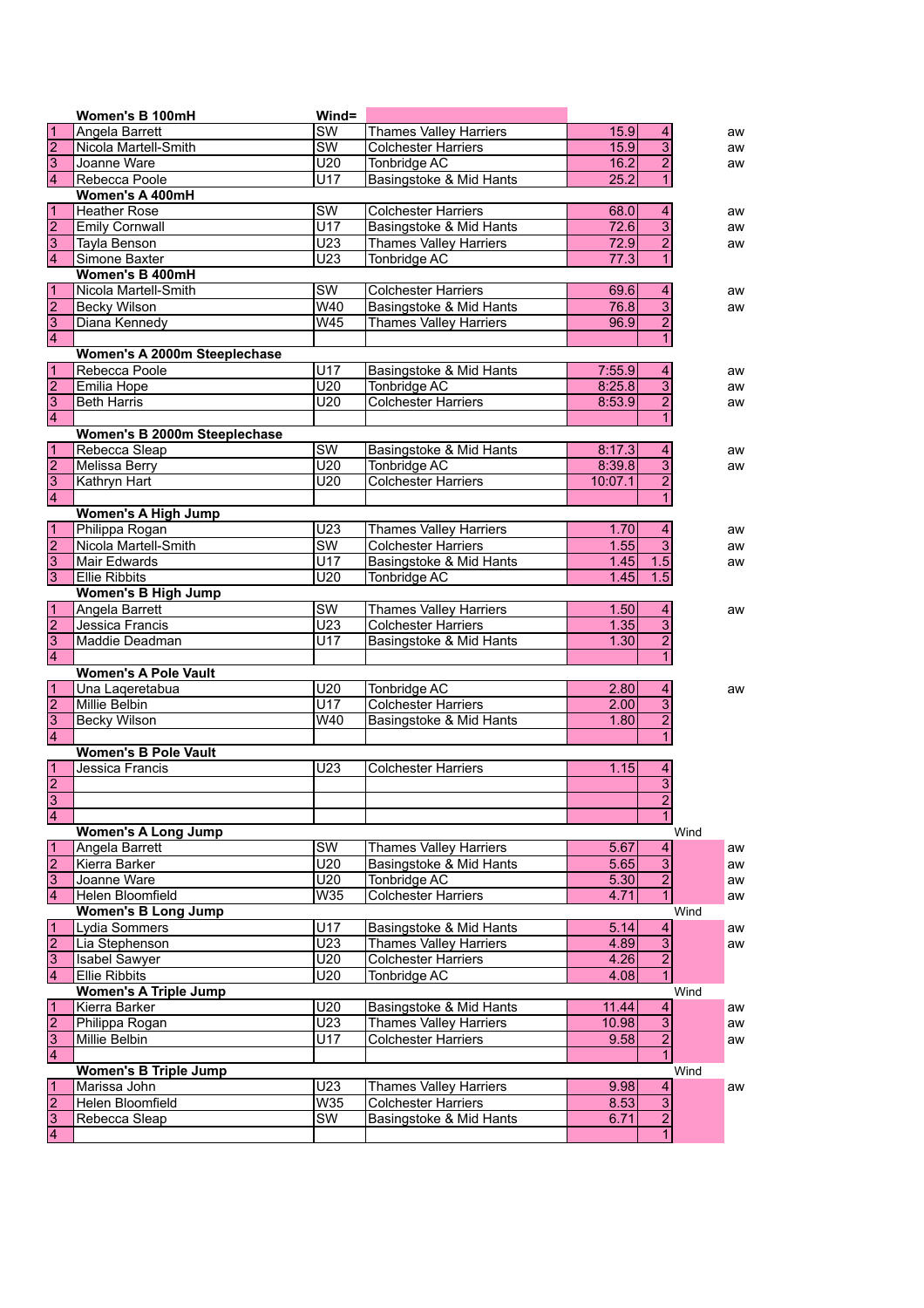|                           | <b>Women's A Shot Putt</b>    |                          |                               |                                    |      |
|---------------------------|-------------------------------|--------------------------|-------------------------------|------------------------------------|------|
| 1                         | Catherine Holdsworth          | $\overline{\text{sw}}$   | <b>Colchester Harriers</b>    | 11.68<br>4                         | aw   |
| $\overline{2}$            | Abigail Moronkeji             | $\overline{\text{sw}}$   | <b>Thames Valley Harriers</b> | $\overline{3}$<br>10.99            | aw   |
| $\overline{3}$            | Una Lageretabua               | U20                      | Tonbridge AC                  | $\overline{2}$<br>8.12             | aw   |
| 4                         | Lisa Baker                    | $\overline{\text{SW}}$   | Basingstoke & Mid Hants       | $\overline{1}$<br>7.09             |      |
|                           | <b>Women's B Shot Putt</b>    |                          |                               |                                    |      |
| 1                         | Olga Kotmilosi                | <b>SW</b>                | <b>Thames Valley Harriers</b> | 10.60<br>$\overline{\mathbf{4}}$   | aw   |
| $\overline{2}$            | Philippa Davenall             | $\overline{u20}$         | <b>Colchester Harriers</b>    | $\overline{\overline{3}}$<br>9.44  | aw   |
| $\overline{3}$            | Catie Kohler                  | $\overline{U17}$         | Tonbridge AC                  | $\overline{2}$<br>7.85             | aw   |
| 4                         | Sophie Casaletto              | U17                      | Basingstoke & Mid Hants       | $\overline{1}$<br>6.21             |      |
|                           | <b>Women's A Discus</b>       |                          |                               |                                    |      |
| 1                         | Catie Kohler                  | $\overline{U17}$         | Tonbridge AC                  | 31.16<br>4                         | aw   |
| $\overline{2}$            | Philippa Davenall             | U20                      | <b>Colchester Harriers</b>    | $\overline{3}$<br>29.58            | aw   |
| $\overline{3}$            | Olga Kotmilosi                | $\overline{\text{sw}}$   | <b>Thames Valley Harriers</b> | $\overline{2}$<br>25.71            | aw   |
| $\overline{4}$            | Susanne Jacobs-Williams       | W45                      | Basingstoke & Mid Hants       | 19.69<br>$\mathbf{1}$              |      |
|                           | <b>Women's B Discus</b>       |                          |                               |                                    |      |
| 1                         | Una Lageretabua               | U20                      | Tonbridge AC                  | 28.97<br>4                         | aw   |
| $\overline{2}$            | Kathryn Hart                  | $\overline{U20}$         | <b>Colchester Harriers</b>    | $\overline{3}$<br>26.21            | aw   |
| $\overline{3}$            | Angela Barrett                | $\overline{\text{SW}}$   | <b>Thames Valley Harriers</b> | $\overline{2}$<br>22.48            |      |
| $\overline{4}$            | Sophie Casaletto              | U17                      | Basingstoke & Mid Hants       | 14.12<br>$\mathbf{1}$              |      |
|                           | <b>Women's A Hammer</b>       |                          |                               |                                    |      |
| $\overline{1}$            | Philippa Davenall             | U20                      | <b>Colchester Harriers</b>    | 50.18<br>$\overline{\mathbf{4}}$   | aw   |
| $\overline{2}$            | Ashleigh Stephenson           | $\overline{U23}$         | <b>Thames Valley Harriers</b> | $\overline{\overline{3}}$<br>34.52 | aw   |
| $\overline{3}$            | Catie Kohler                  | U17                      | Tonbridge AC                  | $\overline{2}$<br>27.43            | aw   |
| $\overline{4}$            | Lisa Baker                    | SW                       | Basingstoke & Mid Hants       | $\mathbf{1}$<br>25.09              | aw   |
|                           | <b>Women's B Hammer</b>       |                          |                               |                                    |      |
| $\mathbf{1}$              | Catherine Holdsworth          | $\overline{\text{SW}}$   | <b>Colchester Harriers</b>    | 38.86<br>$\overline{\mathbf{4}}$   | aw   |
| $\overline{2}$            | Abigail Moronkeji             | $\overline{\text{SW}}$   | <b>Thames Valley Harriers</b> | $\overline{3}$<br>29.49            | aw   |
| $\overline{3}$            | Sophie Casaletto              | $\overline{U17}$         | Basingstoke & Mid Hants       | $\overline{2}$<br>18.88            |      |
| $\overline{4}$            | <b>Diane Bradley</b>          | $\overline{v50}$         | <b>Tonbridge AC</b>           | $\overline{1}$<br>13.98            | #N/A |
|                           | <b>Women's A Javelin</b>      |                          |                               |                                    |      |
| $\mathbf{1}$              | Olga Kotmilosi                | $\overline{\text{sw}}$   | <b>Thames Valley Harriers</b> | 39.89<br>4                         | aw   |
| $\frac{2}{3}$             | Catherine Holdsworth          | $\overline{\mathsf{sw}}$ | <b>Colchester Harriers</b>    | $\overline{3}$<br>32.46            | aw   |
|                           | Una Laqeretabua               | U20                      | Tonbridge AC                  | $\overline{2}$<br>28.78            | aw   |
| 4                         | Susanne Jacobs-Williams       | $\overline{W45}$         | Basingstoke & Mid Hants       | 24.27<br>$\mathbf{1}$              | aw   |
|                           | <b>Women's B Javelin</b>      |                          |                               |                                    |      |
| $\overline{1}$            | <b>Ellie Ribbits</b>          | U20                      | Tonbridge AC                  | 21.19<br>$\overline{4}$            |      |
| $\overline{2}$            | Angela Barrett                | $\overline{\text{SW}}$   | Thames Valley Harriers        | $\overline{3}$<br>20.80            |      |
| $\overline{3}$            | Nicola Martell-Smith          | $\overline{\text{sw}}$   | <b>Colchester Harriers</b>    | $\overline{2}$<br>20.61            |      |
| 4                         | <b>Becky Wilson</b>           | W40                      | Basingstoke & Mid Hants       | $\overline{1}$<br>17.85            |      |
|                           | Women's 4x100m                |                          |                               |                                    |      |
| $\overline{1}$            | <b>Thames Valley Harriers</b> | $\overline{\text{SW}}$   |                               | 51.8<br>$\overline{4}$             | aw   |
| $\overline{2}$            | Basingstoke & Mid Hants       | $\overline{\text{SW}}$   |                               | $\overline{3}$<br>52.1             |      |
| $\overline{\overline{3}}$ | <b>Colchester Harriers</b>    | $\overline{\text{sw}}$   |                               | $\overline{2}$<br>53.2             |      |
| $\overline{4}$            |                               |                          |                               | $\overline{1}$                     |      |
|                           | Women's 4x400m                |                          |                               |                                    |      |
| $\mathbf{1}$              | <b>Colchester Harriers</b>    | <b>SW</b>                |                               | 4:12.2<br>4                        | aw   |
| $\overline{2}$            | Basingstoke & Mid Hants       | $\overline{\text{sw}}$   |                               | $\overline{3}$<br>4:22.3           |      |
| $\overline{3}$            | Tonbridge AC                  | $\overline{\text{sw}}$   |                               | $\overline{2}$<br>5:09.6           |      |
| $\overline{4}$            | <b>Thames Valley Harriers</b> | $\overline{\text{sw}}$   |                               | DQ                                 | #### |